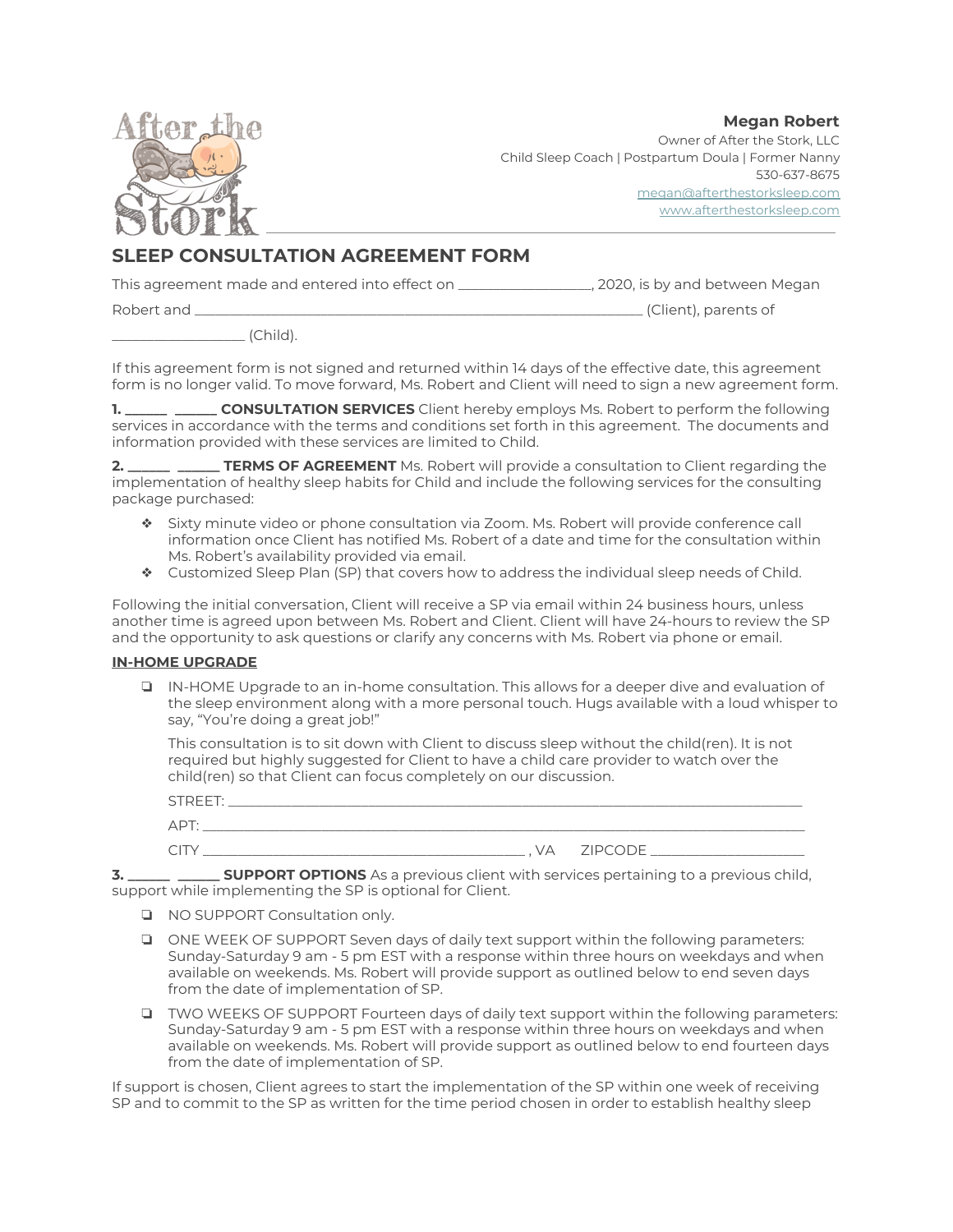habits of Client's child with the guidance of Ms. Robert, unless otherwise agreed upon between Ms. Robert and Client. Ms. Robert reserves the right to terminate this agreement if Client breaches any of the terms of this agreement. All levels for support other than "No Support" include the following:

- ❖ Analysis of data logged in real time. Client is to use the app Baby Connect so that Ms. Robert can provide support. If Client was not gifted Baby Connect from working with Ms. Robert previously, Daily Connect will be used with Ms. Robert providing Client a profile for Child.
- ❖ Daily text support to help Client implement the plan correctly and troubleshoot when needed for the duration of time chosen above.
- ❖ 15-Minute phone call at the end of the time chosen to go over what to expect in the future and for Ms. Robert to answer any extra questions from Client regarding sleep.

**4. \_\_\_\_\_\_ \_\_\_\_\_\_ PAYMENT** Total payment of \_\_\_\_\_\_\_\_\_\_\_\_\_ will be made to Ms. Robert for the work that will be provided in accordance with this agreement at least 48-hours prior to the consultation unless otherwise discussed. Ms. Robert will or has provided an invoice outlining all services to be rendered and collect payment in full before the initial consultation with Client. Client will have the option to seek additional support from Ms. Robert if requested at a rate dependent upon the level of support being sought. Payments are non-refundable.

### CONSULTATION PAYMENT

- ❏ \_\_\_\_\_\_ \_\_\_\_\_\_ CONSULTATION WITH ONE WEEK OF SUPPORT Payment of \_\_\_\_\_\_\_\_\_\_\_\_\_ will be made to Ms. Robert for the consultation.
- ❏ \_\_\_\_\_\_ \_\_\_\_\_\_ CONSULTATION WITH TWO WEEKS OF SUPPORT Payment of \_\_\_\_\_\_\_\_\_\_\_\_\_ will be made to Ms. Robert for the consultation.

### IN-HOME UPGRADE PAYMENT

❏ \_\_\_\_\_\_ \_\_\_\_\_\_ IN-HOME In-home consultation. Additional payment of \_\_\_\_\_\_\_\_\_\_\_\_\_ will be made to Ms. Robert prior to the start date.

**5. \_\_\_\_\_\_ \_\_\_\_\_\_ REQUIREMENTS PRIOR TO CONSULTATION** Client understands that the following must be done at least 48-hours prior to the consultation time unless otherwise discussed.

- ❖ Sign and return this agreement form.
- ❖ Fill out the After the Stork [Intake](https://docs.google.com/forms/d/e/1FAIpQLScr0g3oUS59m35w6szCRaz68j9fybnztAkWbmkKSmqrzoucOA/viewform?usp=sf_link) Form.
- ◆ Make the appropriate payment.

**6. PARENT COMMITMENT** Client understands that their commitment to this process is absolutely necessary in order to see the results they are hoping for in regards to their child's sleep.

a. \_\_\_\_\_\_ \_\_\_\_\_\_Client agrees to follow current recommendations from the American Academy of Pediatrics on safe sleep practices.

b. \_\_\_\_\_\_ \_\_\_\_\_\_ Client agrees to download the app Daily Connect and to log sleep, feedings, notes, etc. in real time. Ms. Robert will provide a profile for Child that Client is to use in order to track progress.

c. \_\_\_\_\_\_ \_\_\_\_\_\_ Client understands that Ms. Robert does not guarantee success as several factors contribute to whether or not sleep training will work for Client's child.

d. \_\_\_\_\_\_ \_\_\_\_\_\_ Client understands that Ms. Robert encourages and enjoys updates from them, and that it is their responsibility to correspond with Ms. Robert.

e. \_\_\_\_\_\_ \_\_\_\_\_\_ Client agrees to bring up any concerns, doubts, or confusion in regard to the Sleep Plan developed with Ms. Robert and as soon as possible so Client and Ms. Robert may address them constructively in order to work together to achieve Client's desired goals.

f. \_\_\_\_\_\_ \_\_\_\_\_\_ Client understands that Ms. Robert is generally available to answer questions on weekdays during business hours and as needed on weekends, and that correspondence received at night, holidays, and weekends will generally be answered the next business day. However, if Client is truly distressed, worried, or concerned, Client will call Ms. Robert so that she can assist and direct them as promptly as possible.

**7. \_\_\_\_\_\_ \_\_\_\_\_\_ CONSULTING THE CLIENT'S HEALTH CARE PROVIDER** It is Client's responsibility to consult with with Client's pediatrician, family physician, and/or any other health care providers necessary ("health care provider") to rule out any underlying medical conditions that may be causing sleep problems (including, but not limited to sleep apnea, ear infection, allergies, asthma), as well as ensure that the health care provider has advised that Client's child is healthy, gaining weight

#### **2**

**Megan Robert of After the Stork, LLC**

530-637-8675 [megan@afterthestorksleep.com](mailto:megan@afterthestorksleep.com) [www.afterthestorksleep.com](http://www.afterthestorksleep.com/)